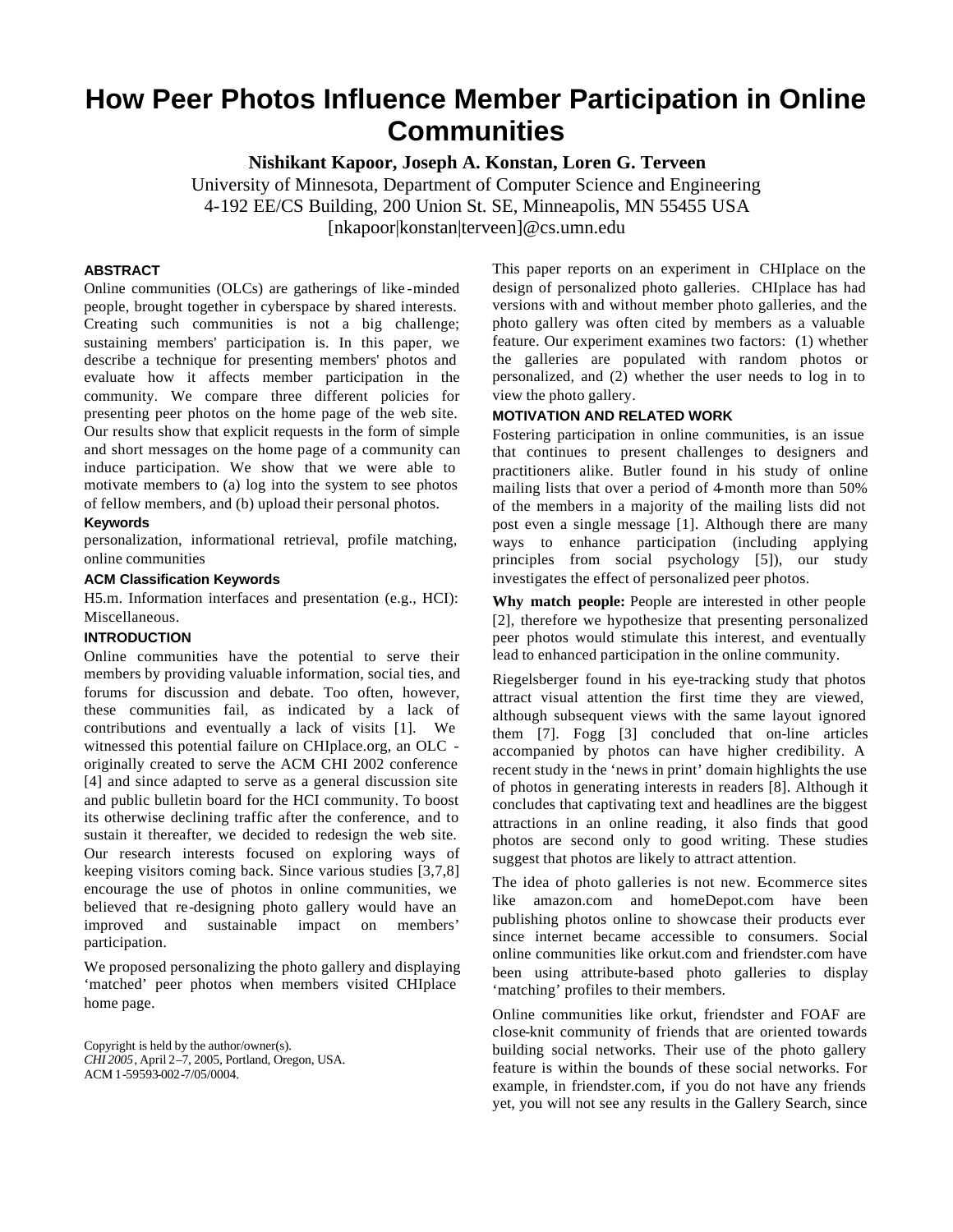there is no one in your network to return in the results. Similarly, if your network is still small, or your search options too specific, you will not see any results either. Similarly, FOAF presents personalized photos based on a social network that has already been established.

Our approach is different in that we personalize peer photos based on members' profiles and therefore, are able to match people who do not have any (known) social connection yet. We offer matches even for members with minimal profile. We introduce a personalization technique for presenting peer photos in online social communities and hypothesize that it will lead to enhanced members' participation.

# **RESEARCH QUESTIONS AND HYPOTHESES**

There were two main research questions we wanted to address in this study:

- (1) Do photo galleries lead to greater participation in an OLC?
- (2) Do personalized/matched photo galleries lead to greater participation than random photo galleries?

We hypothesized that:

*H1: People will visit more if they see photos of their peers.*

*H2: People value personalized/matched peer photos more than random peer photos.*

*H3: People who receive personalized photos will update their profile to get as good as possible matches.*

#### **EXPERIMENT**

We ran our experiment over six weeks in September and October of 2004.

**Profiles model:** CHIplace requires visitors to register online to become members. Information provided by a member during registration is used to build her individual 'profile', and all these profiles collectively form the 'profiles model'. A typical profile consisted of following information about the member: city, state, country, occupation, interests, CHI conference role (if any), affiliation, SIG membership, mentor experience, volunteer experience, conferences attended, and any extra info that member might have provided. If member had also provided her URL, we appended data from her home page to her profile. Once the profiles model was built, it was updated incrementally every hour via a cron job that updated only the profiles of the members who had joined or modified their profiles within that hour. Out of the 2457 total members, only 602 included photos.

**Matching profiles:** We use the Bow (Bag of words) toolkit [6] to compute matching profiles for a user. We use the following equation to determine numbers of matches to compute:



**Figure 1: Matched photo gallery for Loren Terveen**

$$
= 2p + 1, 0 < p < = 5
$$

Nos. of photos (n) =  $p + 1$ ,  $5 < p \le 45$ 

$$
= 50, \qquad p > 45
$$

where p is the number of visits.

We display three photos in the photo gallery. For the matched photo gallery, these photos are selected randomly from the top n matches, where n is determined as explained above. For the random photo gallery, the photos are selected randomly from all the available photos.

We use above formulation so that we can offer a different set of photos to members on their every visit to CHIplace home page. We believe it is equally important that members see a different set of photos in the gallery when they visit the web site, maintaining a good quality of matches at the same time. We believe that unless the photos are presented changeably, they tend to lose their significance, and the underlying importance. Although above formulation does not guarantee an absolute no- repeat policy, it does provide a reasonably good mix of matched photos to choose from.

For presenting matches to new members, we generate their profile on the fly since their profile would not be available in the database until next incremental update.

**Gallery design:** Based on our research objectives, we presented three designs for the photo gallery:

- 1. No photos, instead members were displayed a message that requested them to login to see pictures.
- 2. Random peer photos, with an optional message that requested them to login to see personalized photos.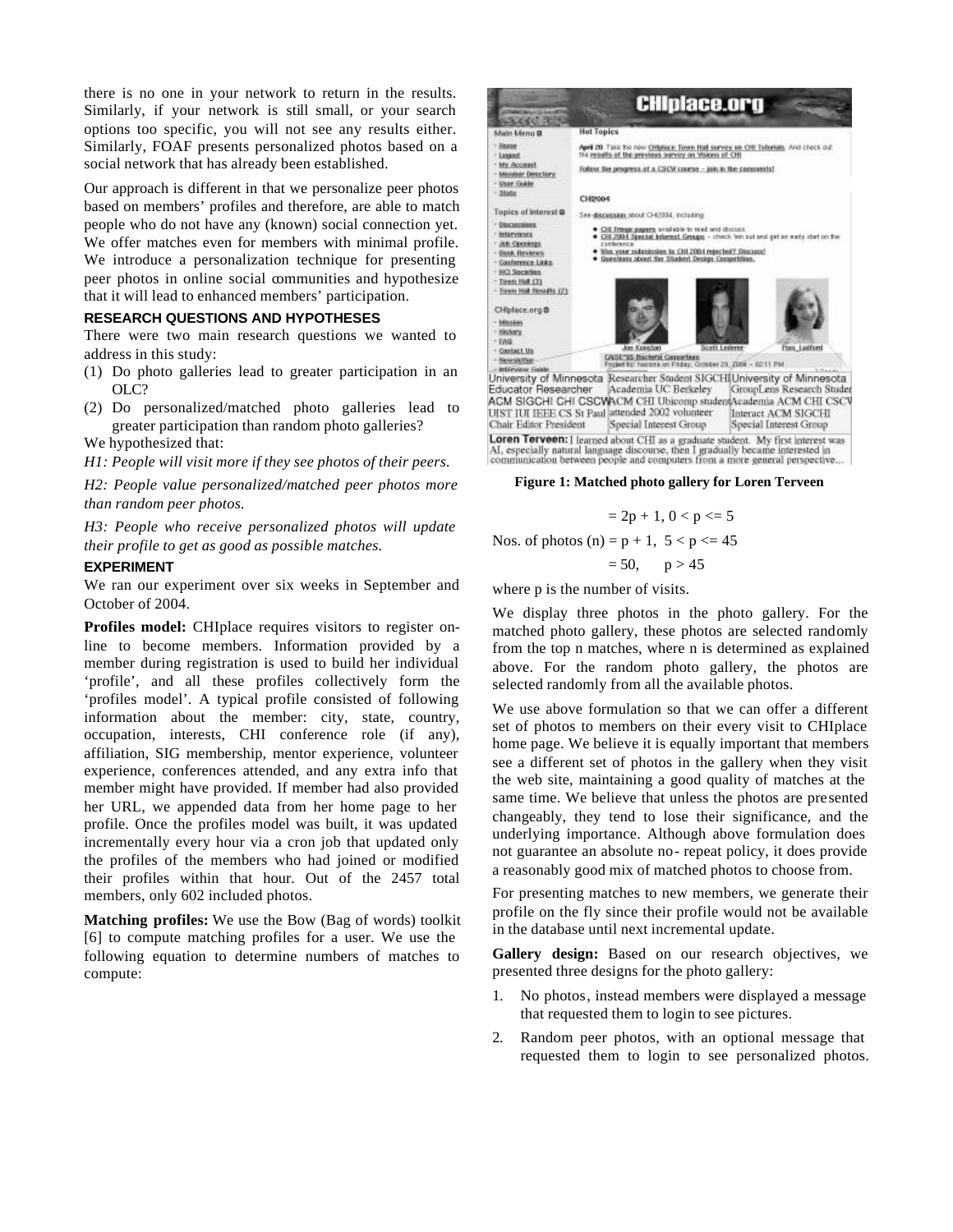| <b>Condition</b> | When not logged in                                                            | When logged in                                                                                                                                                             |
|------------------|-------------------------------------------------------------------------------|----------------------------------------------------------------------------------------------------------------------------------------------------------------------------|
| 1. Login         | Do not display any peer photos                                                | Display random peer photos                                                                                                                                                 |
|                  | Display message "Log in to see pictures"                                      |                                                                                                                                                                            |
| 2. Random        | Display random peer photos                                                    | Display random peer photos                                                                                                                                                 |
| 3. Matched       | Display random peer photos                                                    | Display matched peer photos                                                                                                                                                |
|                  | Display message "Log in to see pictures<br>of members who match your profile" | Display message "Since you do not have<br>your picture in Members Directory, others<br>will not be seeing you :- (" if member does<br>not have her picture in the database |

| Table 1: Three experimental conditions that visitors to CHIplace were divided into |
|------------------------------------------------------------------------------------|
|------------------------------------------------------------------------------------|

3. Personalized peer photos, selected from top-matched photo bearing profiles.

**Experimental groups:** We divided the visitors of CHIplace into three groups - *Login*, *Random* and *Matched*. These groups defined the conditions that visiting members were assigned to, and the presentation strategy for the photos based on those conditions. Table 1 describes the three groups.

*Login* group was aimed towards studying members' response to the displayed message, and to find out if members are willing to log into the system to see photos of their peers. Getting members to log into the system is important because CHIplace offers more functionality to logged-in members.

Members assigned to *Matched* group got to see personalized photo gallery when they were logged in. This group was aimed towards studying their response in understanding whether members a) log in, and b) edit profiles to get a good personalized match.

*Random* group was displayed the photo gallery that always had the random peer photos, regardless of the login status of the members in the group. They were not displayed any message either. This group provided us the baseline to compare and analyze members' responses with other groups.

**Research subjects:** A newsletter was sent out to all the members informing them about re-launch of 'Photo Gallery'. To avoid biased responses, the experiment was not mentioned. (Our Institutional Review Board approved this approach.) During the experiment, there were 109 distinct visitors to CHIplace. Each visitor was assigned to one of the three groups so that there was approximately same number of members within each group.

**Data collected:** We collected members' data about logins, profile updates, picture uploads and all the navigational hits for each group over a period of six weeks. We did not take into account the webmaster account since it tended to impact heavily the group that it belonged to.

# **RESULTS**

We wanted to see whether *Matched* photo galleries lead to greater participation than *Random* photo galleries. We measured this by comparing the number of profile updates, number of photo updates, and number of logins in the three

conditions. The number of profile updates for *Login*, *Random* and *Matched* conditions were 85, 56 and 69, respectively. An ANOVA shows that the differences are significant (p = 0.05). Number of logins for *Login*, *Random* and *Matched* conditions were 55, 51 and 46, respectively. An ANOVA returned a non-significant p-value of .83. Number of photo updates for the *Login*, *Random* and *Matched* conditions were measured to be 6, 6, and 12, respectively. An ANOVA shows that the difference is not significance ( $p = .23$ ). Number of hits, both total and with members logged-in only, were highest for *Matched* condition, followed by *Login* and *Random*.

The difference in number of logins and logout is due to the fact that we use sessions to maintain members' login status, and members are automatically logged out once the session expires.



## **DISCUSSION**

Logged-in hits from figure (2a) and total hits (with members logged in and not logged in) from figure (2b), both favor our base hypothesis that people visit more if they see photos (H1). However, we expected *Random* to have more hits than *Login* since *Random* always displayed photo gallery whereas *Login* displayed it only when the members were logged in.

*Login* had the maximum number of logins, followed by *Random* and *Matched* (see figure 1). These results do not